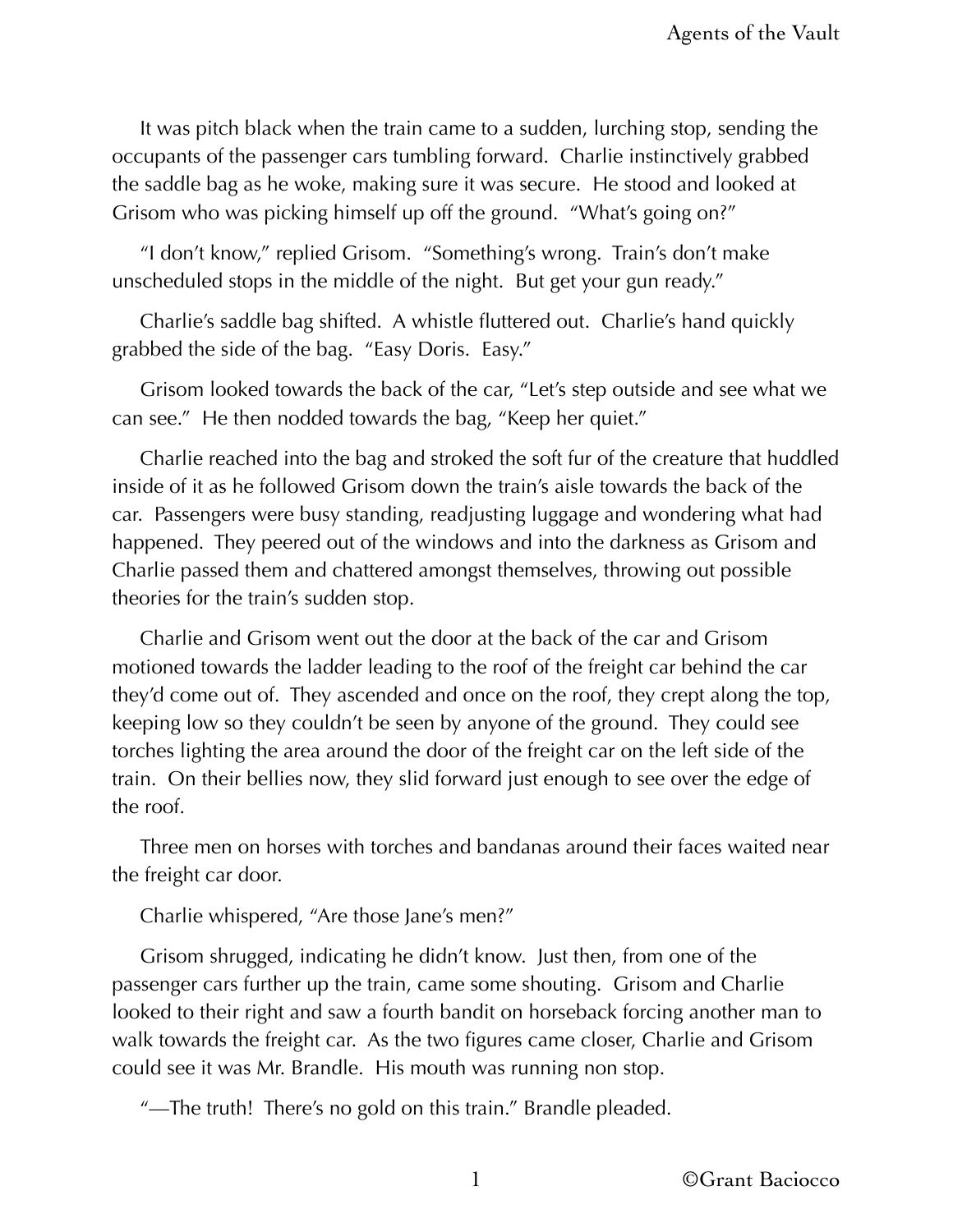The man on horseback kicked him further along the side of the train. "Be quiet and keep walking. We know there is gold on this here train. Our man in Yankton says so. Also says that you, Mr. Brandle, have the only key that can release the trunk with the gold from the special slot on the train floor."

Brandle was a bundle of stuttering now. "Ab-ab-ab-surd! Why the thought of it is outrageous. I have told you that there is no gold, why are you so reluctant to not believe me." They were now standing at the door of the freight car.

In one quick motion, the man on the horse leaned down and knocked Brandle out cold with the butt of his revolver. Brandle fell with a splat in the dirt next to the train. "Jimmy, search this fat jasper for any keys he's got on him." The man on horseback barked.

Jimmy hopped down of his horse and turned Brandle over. His pockets were rifled through and the bandit came out with a set of keys on a ring. He held them up for the leader to see.

"Buck, help Jimmy get that door open and get in there. It ain't gonna be long before one of the passengers gets the fool notion to try and take us on. We don't need blood spilled tonight. Let's just get the gold and git."

"RIght Leland," one of the other men said as he hopped down from his horse to help Jimmy open the freight car doors. The leader slipped his hand under his bandana and gave two short, sharp whistles. As the whistles echoed in the darkness, Doris began shifting uneasily in the saddle bag to Charlie's left.

Charlie reached a hand down into the bag and whispered, "Shhhhh. Easy girl."

Suddenly a creaking could be heard approaching the train in the darkness. Charlie and Grison strained to see just what was going on. Below them they felt the door of the freight car rumble open and heard Jimmy and Buck clanking about inside. After a minute, a horse drawn cart entered the flickering ring of light the torches were casting on the prairie floor.

The man driving brought the cart around in a wide circle so that the bed of the cart was even with the floor of the freight cart. As he did, Grisom and Charlie heard Buck and Jimmy straining as they lifted the gold chest across the freight car floor and into the back of the wagon.

Leland looked around. "Okay, now let's get to riding. This has taken way too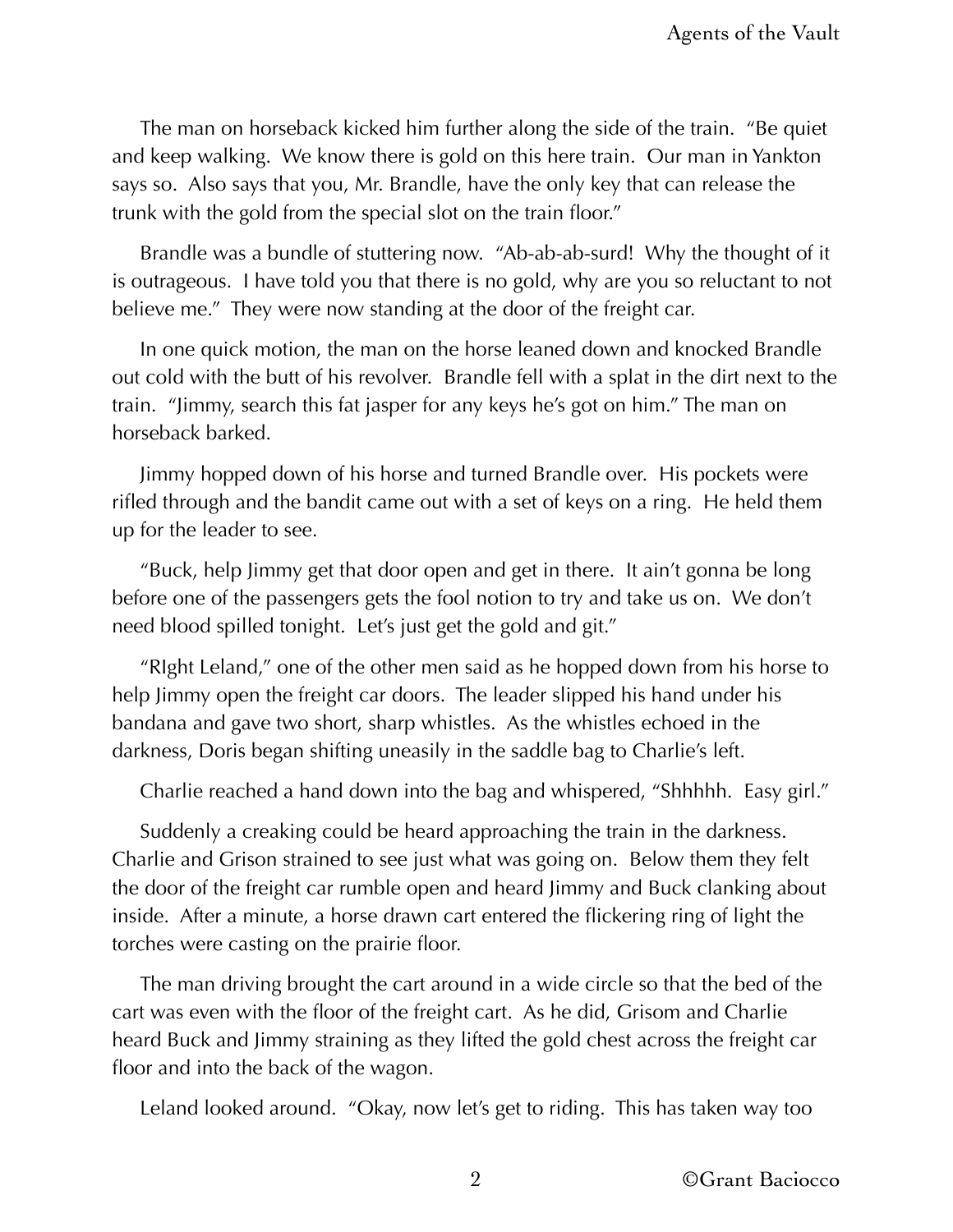long."

"Leland?" came Jimmy's voice from inside the freight car.

"What is it Jimmy? I said let's get moving."

"You gotta see this."

Grisom shifted uneasily next to Charlie. "The trunk." He whispered softly.

"What the hell are you flapping on about?" said Leland as he brought his horse closer to the door of the freight car.

"This trunk. Look at all the fancy markings on it. Looks expensive. Old, but expensive."

Leland held his torch in through the door of the freight car and peered inside. After regarding the trunk for a moment, he pulled his horse back. "Bring it. We'll open it later."

Charlie turned towards Grisom, "What do we do?"

"What can we do? We can't let them take the trunk." Grisom slid back from the edge of the car quietly, Charlie followed his lead. Grisom had his guns out checking to see that they were loaded. "Charlie, you slide off the other side of the car here and go at them from underneath. I'll distract them until you get down there. We gotta be fast, if they take off we'll lose them in the dark."

"But, what should we—"

Grisom cut him off. "No time. Go!" Then Grisom stood up on top of the car and walked to the edge with his guns drawn. "All right, hold it!"

Charlie scrambled off the far side of the car as he heard the men shout in confusion at Grisom's words.

Leland looked up at Grisom, "Listen old man, we don't want any trouble. We're just going to take these things and be on our way."

"You can take the gold. Leave that other trunk."

There was a moment of silence.

Leland looked at the trunk then back up at Grisom, "Well now, old timer, your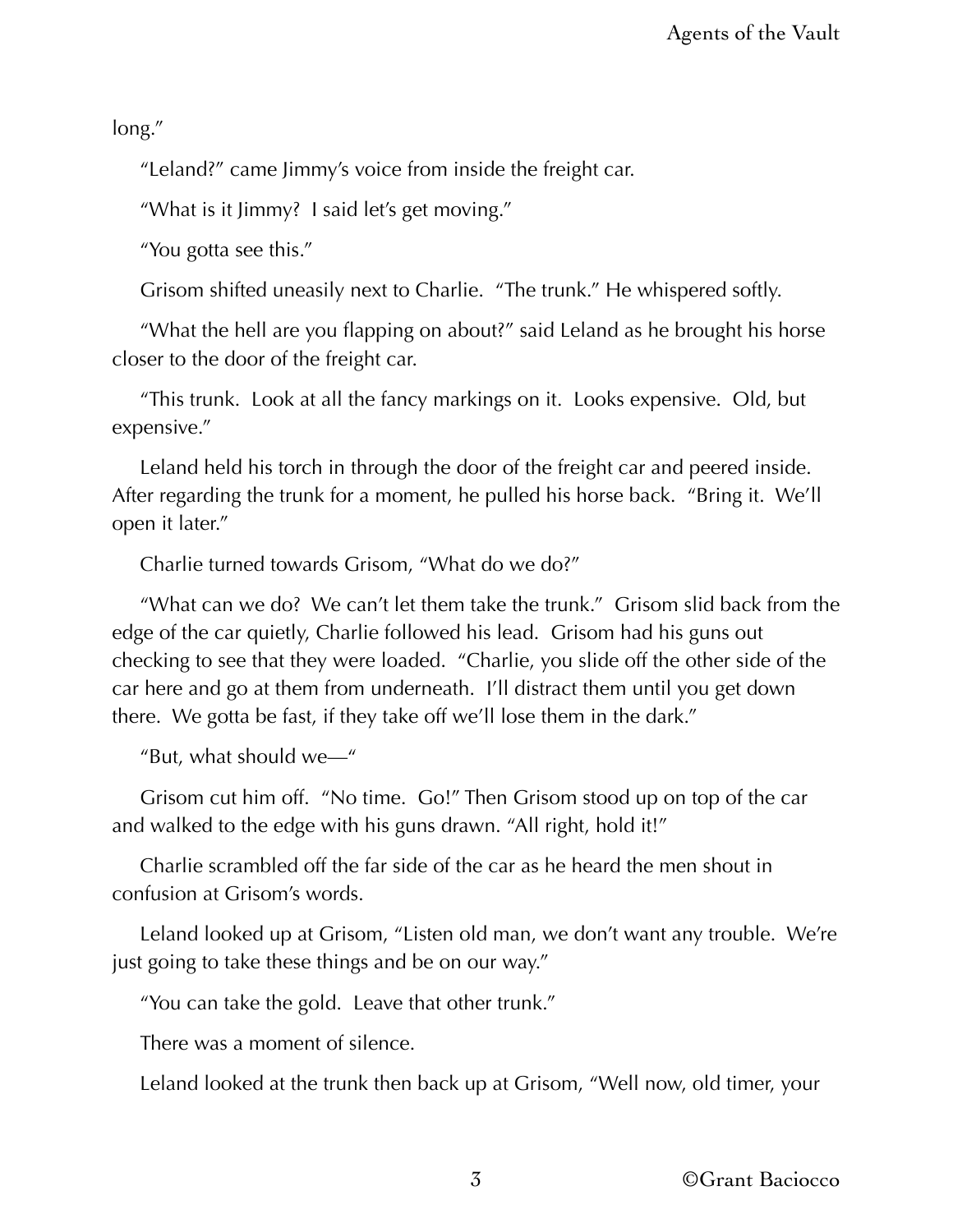protectiveness of the trunk makes me very curious as to what could be inside."

"A writing desk. Some papers. I'll open it and show it to you if you'd like." Came Grisom's reply. Charlie was now under the train by one of the sets of wheels. He was near Leland, but realized he didn't have a clear shot unless he broke cover. In the saddle bag, Doris was shifting nervously with the tension she felt in the air.

"Something tells me there's more to what's inside that trunk than just a writing desk and some papers. So I think we'll take it along with us."

"I'd hate to see you do that, because then I'd have to kill you."

Another moment of silence and then Leland and his men busted out laughing.

"Kill me? You do realize you are seriously outgunned at the moment?"

"I may be. Or I may not be. I may have you surrounded. You can't be sure."

Leland pulled the reigns of his horse back, starting the animal in walking backwards, while keeping a gun on Grisom.

"You can't be sure that we don't have this entire train surrounded." Leland said, still slowly backing up. He reached a hand under his bandana again and gave a long sharp whistle.

Suddenly from out in the darkness came the sound of a shotgun firing. Grisom heard pellets hit the back of the train car behind him. He fell flat to the floor. Under the car, Charlie spun around to try to see where in the darkness the shot had come from. As he did, his saddle bag shifted and Doris came tumbling out.

Doris was a small creature similar to a koala bear. Gray, fuzzy, but with huge black eyes taking up the sides of her head. She had a long prehensile tail that she curled around her like a ball as she tumbled from the bag. She landed on all fours with her back arched like a cat, ready to attack. He long incisors glistening in the torch light. Her long claws digging into the wooden railroad tie she landed near. A low whistle coming from her mouth. Being so small none of the men noticed her. Charlie realized she was out and was just about to whisper for her to return to the bag when the horse that was pulling the cart caught wind of her and reared back with a loud whinny. Doris replied with a small puff of fire from her mouth that frightened the horse even more and made it bolt. The man at the reigns of the cart, completely unawares of what had happened, held on for dear life as the cart sped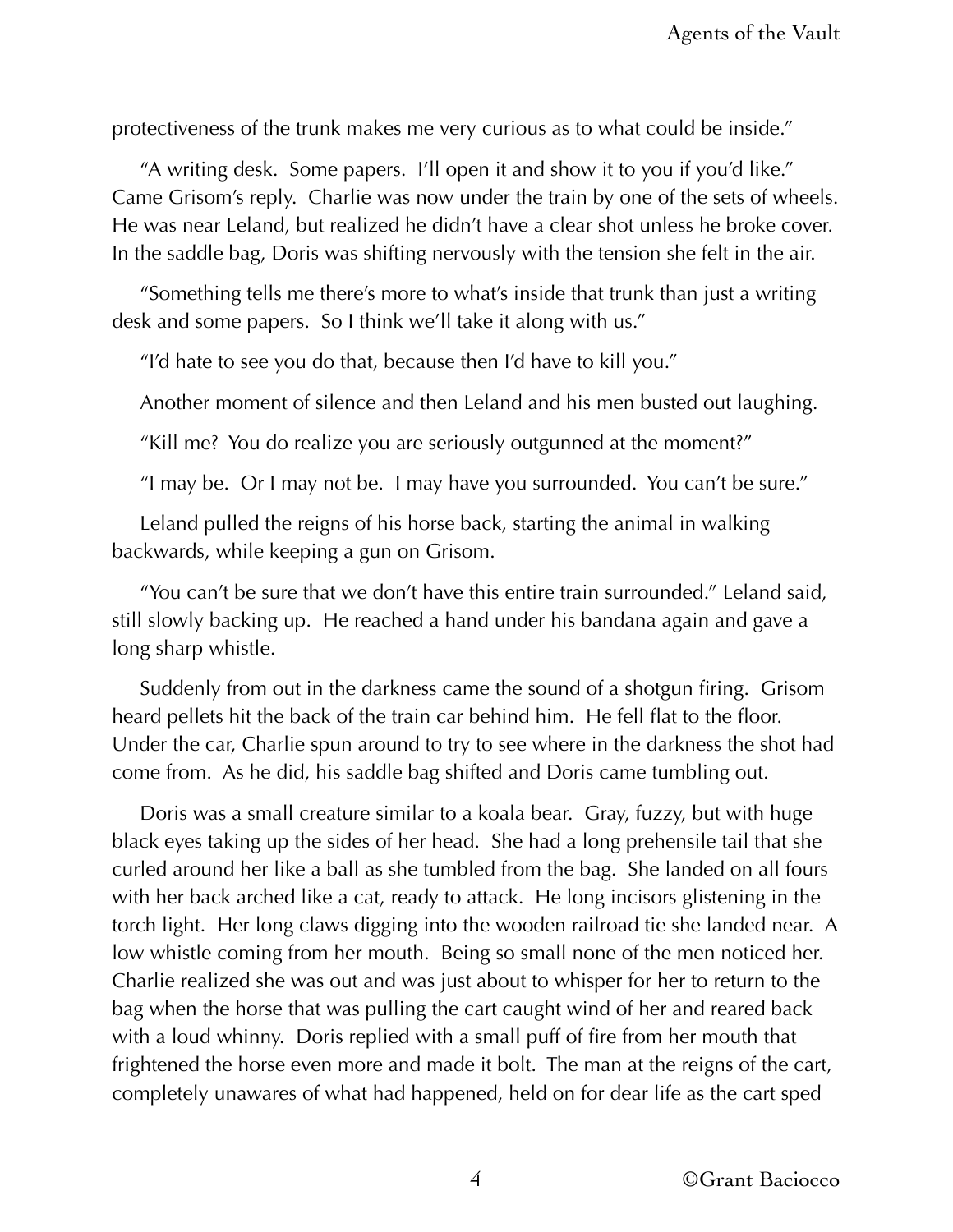off, full tilt, into the darkness.

Buck, who had been standing on the back of the cart when it began moving tumbled to the ground and landed next to Brandle's, still unmoving, body. The other bandits panicked in the commotion, and began to take off, firing wildly in the direction of Grisom and the train.

"Let's go! Follow the cart!" Leland barked as he turned his horse. Buck had scrambled to get up and chased after the cart as it rumbled away. He reached it just as it disappeared into the darkness and hauled himself up onto the flatbed back.

Jimmy, seeing his partner's flight, scrambled out of the freight car and dashed for his horse. Doris saw this and leapt forward, sinking her teeth into Jimmy's calf. Jimmy tumbled to the ground instantly paralyzed.

Charlie, scrambled out from under the train car, "Doris! Bag!"

Doris looked towards Charlie, her teeth still firmly in Jimmy's leg.

"Doris, bag NOW!" said Charlie sharply.

With a sad chirp, Doris released her bite hold Jimmy's leg and scrambled off, across the dusty prairie floor, towards Charlie. She gracefully climbed up Charlie's leg and scurried into the saddlebag. Charlie walked towards where Jimmy was lying down on the ground, still breathing. His eyes were still able to move and he was awake, but he was completely paralyzed. Charlie knelt next to him.

"Don't worry, you'll be fine in about an hour's time." Said Charlie to the, obviously, panicked Jimmy. Charlie looked back toward the car and saw Grisom climbing down off of it and walking his way. He also saw the conductor and others were now making their way to the scene of the action. One person was helping Brandle up off the ground.

"She got out when the shots fired from behind us," said Charlie, indicating the bag. "Spooked their horse."

"We're going to have to go after them. They have the trunk." Grisom replied, shaking his head, clearly frustrated.

The Conductor made his way up to them. His lantern spilling light every which way. "Is that one of them?" he asked.